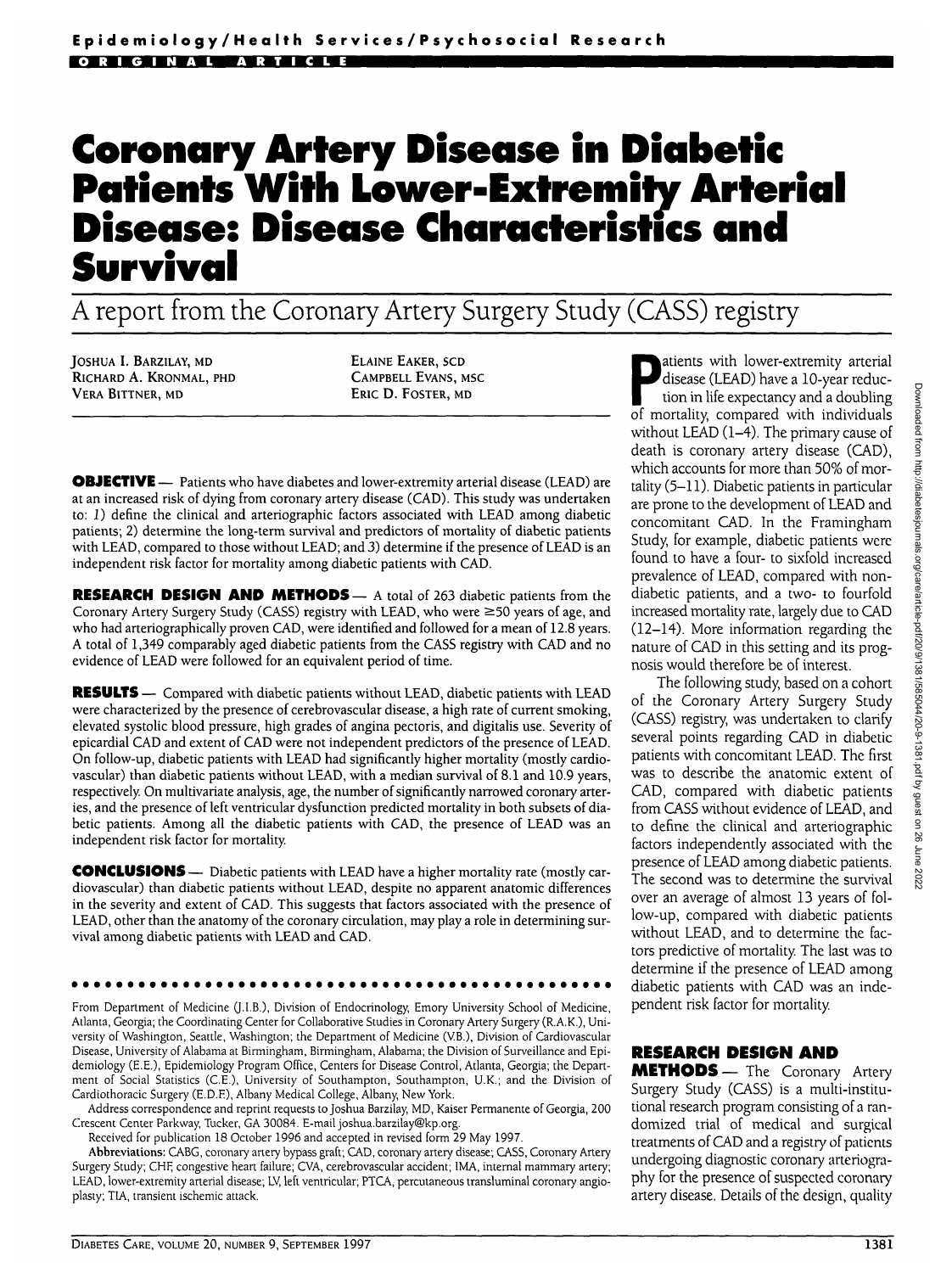control, and data entry have been previously described (15). Between 1 July 1974 and 31 May 1979, a total of 24,959 patients (men,  $n = 18,894$ ; women,  $n = 6,065$ ) who underwent cardiac arteriography at 15 cooperating clinical sites were enrolled in the registry. The registry served as a repository for information on all consecutive patients who underwent coronary arteriography for the study and treatment of CAD at the participating sites. The registry was also the source from which candidates for the randomized trial were identified.

Only patients in whom the primary indication for coronary arteriography was suspected or proved CAD were included in the registry. Patients with normal coronary arteries were included in the registry. Patients studied because of the suspicion of CAD who were found to have another form of heart disease were excluded. Those who underwent coronary arteriography for the evaluation of other conditions, such as valvular heart disease, cardiomyopathies, and congenital heart disease, were also excluded even if subsequent evidence showed that CAD was a major clinical problem.

Enrollment in the registry was contingent on obtaining the patient's signed informed consent. Exclusion criteria included: inaccessibility to follow-up, substantial language barrier, referral to a CASS site expressly for surgery with coronary arteriography performed elsewhere, cardiomyopathy not due to ischemic heart disease, idiopathic hypertrophic subaortic stenosis, and significant valvular heart disease. Of the eligible subjects, 4% declined to participate in the study and an additional 2% were not enrolled for a number of reasons, such as medical emergency or unavailability of study personnel. Thus, 94% of eligible patients were enrolled.

Baseline history, physical, and laboratory information were collected from each patient at the time of entry into CASS at the participating clinical sites and were transmitted to the Coordinating Center at the University of Washington. Angina was graded according to the classification of the Canadian Cardiovascular Society (16) with a category added for angina unrelated to exertion. Unstable angina was defined as a change in the pattern of chest pain within 2 months before entry into the study. History of myocardial infarction required that the patient had been informed by the physician of a definite infarct. A history of cerebrovascular accident (CVA) or transient ischemic attack (T1A) required evidence or history of permanent or transient paralysis, respectively. Clinical variables related to left ventricular failure included a history of congestive heart failure (CHF) and the use of digitalis or diuretics.

More than 80% of the patients having arteriography in the registry for suspicion of CAD had chest pain as the predominant symptom. The rest had CHF, arrhythmia, noncardiac chest pain, fatigue, or were asymptomatic. Of those with angina pectoris, the majority had grades II and III. Unstable angina was present in ~50% of those with definite angina and in 30% of those with probable angina.

Disease of the proximal coronary vessels was defined by the presence on arteriogram of a lesion with at least 70% narrowing of the luminal diameter of the right coronary, left anterior descending coronary, or circumflex coronary artery. For the left main coronary artery, the threshold for disease was 50% obstruction. Left main coronary artery disease was classified as two-vessel disease if the coronary circulation was right-dominant (posterior descending artery arising from the right coronary artery) or as three-vessel disease if the coronary circulation was left-dominant (posterior descending artery originating from the left circumflex artery). As a measure of the extent and severity of CAD, the coronary vasculature was divided into 27 segments, and the total number of segments with narrowing of  $\geq$ 50% was tabulated.

Arteriography revealed that 12% of men and 40% of women in the registry had normal coronary arteries. An additional 9 and 15%, respectively, had mild-to-moderate degrees of angiographic coronary disease. Thus, 79 and 45% of all registry men and women, respectively, had significant CAD (one vessel, two vessel, and three vessel disease: 21, 25, and 34% in men and 17, 14, and 14% in women). Left main artery disease was diagnosed in 9% of men and 4% of women.

Left ventricular cine-angiography was carried out in the 30° right anterior oblique projection. Systolic wall motion of the five left ventricular wall segments (anterobasal, anterolateral, apical, diaphragmatic, and posterobasal) was scored as follows: normal  $= 1$ ; moderate hypokinesia  $= 2$ ; severe hypokinesia = 3; akinesia = 4; dyskinesia = 5; and aneurysm = 6. The left ventricular wall motion score (LV score) is the sum of the segmental scores. A score of 5 indicates normal ventricular function. A score of  $\geq$ 15 implies severely disturbed ventricular

function and was encountered in 6% of registry participants; 47% of participants had normal LV wall motion. Ejection fraction was also calculated based on arteriography. An ejection fraction >0.5 occurred in 70.7% of the men and 85.5% of the women, whereas an ejection fraction of <0.3 occurred in 5.9% of the men and 2.6% of the women.

Special provisions were made during the recruitment phase for monitoring the interpretation of coronary arteriograms and the evaluation of ventricular motion. Techniques for measuring these variables were standardized and reviewed repeatedly at meetings of angiographers. Differences among angiographers in interpretation of percentage stenosis and the number of diseased vessels were low for good-quality films and diminished as the study progressed (17). By the end of enrollment, <3% of the original readings were deemed to be of inadequate quality, a level better than that reported in previous studies.

Assignment of patients to medical or surgical treatment in the registry was not randomized and was done on an individual basis by the treating physician. A number of dominant factors, however, were found to influence the assignment to surgery (18). These included the amount of myocardium believed to be at risk from lesions of the proximal vessels, the severity of angina, the number of operable lesions, changes in activity level, unstable angina, and the presence of left main artery obstruction or stenosis. The presence of LEAD did not influence the decision to operate;

## **Patient populations**

Because the impact of diabetes on the prevalence of LEAD is greatest (in absolute terms) in older individuals (14,19,20), the present study is confined to individuals  $\geq$ 50 years of age, most of whom would have had adult-onset diabetes.

There were a total of 12,538 patients in the CASS registry who were  $\geq 50$  years of age with at least one coronary segment that was occluded  $\geq 50\%$ . Of these, 1,612 (12.9%) were diabetic, as ascertained by patient self-report of insulin (19.4%) or oral hypoglycemic agent use (45.7%) or by a history of dietary intervention to control blood glucose (47.9%). Of these diabetic patients, 263 (16.3%) reported having pain in the calf muscles upon ambulation, which subsided with rest, having had prior vascular surgical repair, having been told of vascular disease in the past, or having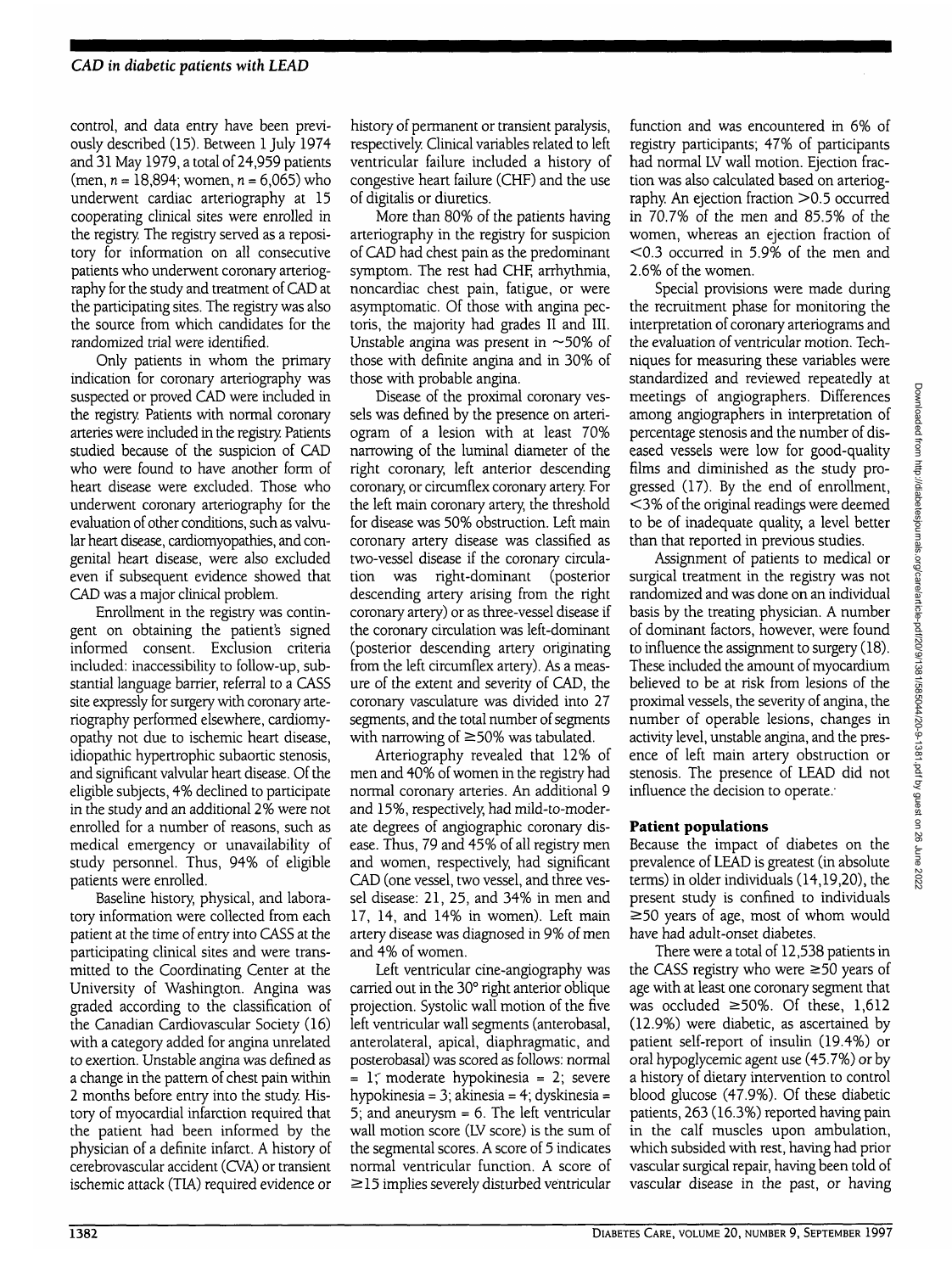absent pedal pulses on examination at the time of entry into the registry.

For the first part of this study, the 263 diabetic patients with evidence of LEAD and the 1,349 diabetic patients without evidence of LEAD were studied. Descriptive clinical and arteriographic features were derived. Factors independently associated with the presence of LEAD were derived by multivariate analysis.

For the second part of this study, survival over an average of almost 13 years of follow-up was calculated for the two groups and compared. Factors predictive of survival were estimated using multivariate analysis. The effects of coronary artery bypass graft (CABG) surgery versus medical therapy on survival were examined also (details of the follow-up time calculations have been previously published [21]).

#### **Follow-up**

Clinical follow-up was obtained through 1991 in all patients for a mean of 12.8 years (range, 0 to 15.9 years; one patient dying on the day of surgery). Information was collected primarily by telephone interview, via mailed questionnaire, or through the use of the National Death Index (22). In the event of a patient's death, a detailed report of the circumstances was filed based on hospital records or based on telephone interviews with treating physicians or family members. Of the patients, *<2%* were lost to follow-up. Deaths were classified as either cardiac or noncardiac. Cardiac deaths included causes directly or indirectly related to heart disease or to sudden unexplained death (occurring within 1 h of the onset of symptoms and generally before the availability of medical care). Noncardiac disease included diseases related to atherosclerosis, but not related to the heart, or to diseases unrelated to atherosclerosis.

## **Statistical analysis**

Comparisons of discrete variables were performed using a  $\chi^2$  test, and continuous variables by a two-sample *t* test. All P values were two-tailed. Logistic regression analysis was used to determine variables associated with LEAD among all the diabetic patients. Survival curves were calculated by the lifetable method and compared by generalized Wilcoxon's test (23). A Cox proportionalhazards model (24) was used to determine independent predictors of mortality using the following variables, which have been found to be predictive of survival in patients with CAD from previous CASS

Table 1—*Descriptive features of diabetic patients with CAD, >50 years of age, with or without concomitant LEAD*

| Characteristic                  | Diabetic patients<br>with LEAD | Diabetic patients<br>without LEAD |
|---------------------------------|--------------------------------|-----------------------------------|
| n                               | 263                            | 1,349                             |
| Age (years)                     | $59.1 \pm 5.9$                 | $59.2 \pm 5.9$                    |
| Sex (% male)                    | 77.6                           | 76.7                              |
| Race (% white)                  | 97.0                           | 96.5                              |
| Systolic blood pressure (mmHg)  | $138.6 \pm 23.4$               | $134.6 \pm 21.1$                  |
| Diastolic blood pressure (mmHg) | $81.5 \pm 13.8$                | $80.0 \pm 12.0$                   |
| Cholesterol (mg%)               | $232.6 \pm 53.7$               | $227.0 \pm 55.7$                  |
| Family history of CAD (%)       | 44.1                           | 40.2                              |
| Smoking status (%)              |                                |                                   |
| Current                         | 35.4                           | 19.4                              |
| Former                          | 45.2                           | 46.8                              |
| Never                           | 19.4                           | 33.8                              |
| History (%)                     |                                |                                   |
| Prior myocardial infarction     | 45.9                           | 47.2                              |
| Systemic hypertension           | 13.8                           | 11.2                              |
| Left ventricular hypertrophy    | 4.4                            | 4.6                               |
| Congestive heart failure        | 21.3                           | 18.0                              |
| Cerebrovascular accident/       | 14.1                           | 3.8                               |
| transient ischemic attack       |                                |                                   |
| Angina pectoris (%)             |                                |                                   |
| No angina                       | 7.6                            | 12.6                              |
| Class I                         | 1.1                            | 3.4                               |
| Class II                        | 16.0                           | 20.8                              |
| Class III                       | 38.8                           | 34.7                              |
| Class IV                        | 27.8                           | 20.0                              |
| Nonexertional                   | 8.7                            | 8.5                               |
| Unstable angina (%)             | 41.8                           | 36.9                              |
| Medications (%)                 |                                |                                   |
| Diuretics                       | 37.9                           | 34.6                              |
| Digitalis                       | 34.7                           | 26.8                              |
| Beta-blockers                   | 50.0                           | 49.7                              |

Values are unadjusted for differences between groups.

studies: number of diseased epicardial vessels, number of coronary occlusions, LV score, presence or absence of valvular heart disease, left main coronary artery disease, smoking, hypertension, systolic and diastolic blood pressure, sex, age, history of previous myocardial infarction, and congestive heart failure. In addition, a treatment variable (surgical versus medical) was added.

# **RESULTS**

**Clinical and arteriographic variables** Baseline clinical variables for the diabetic patients with and without evidence of LEAD are shown in Table 1. These variables are descriptive and unadjusted for the many differences between the groups. Diabetic subjects with LEAD had a higher prevalence of current smoking, prior CVA/TIA, higher grades of stable or unstable angina pectoris, higher systolic blood pressure, and digitalis use, compared with diabetic patients without evidence of LEAD. They did not differ from them with respect to age, sex, race, diastolic blood pressure, total cholesterol, family history of CAD, history of hypertension, CHF, diuretic or beta-blocker use, or hypoglycemic agent use.

Arteriographically, diabetic patients with LEAD had a high prevalence of multivessel epicardial disease that was slightly greater (unadjusted for other factors) than that found in diabetic patients without LEAD (Table 2). The diabetic patients with LEAD also had a high total number of coronary segments with at least 50% narrowing. There was, however, no difference when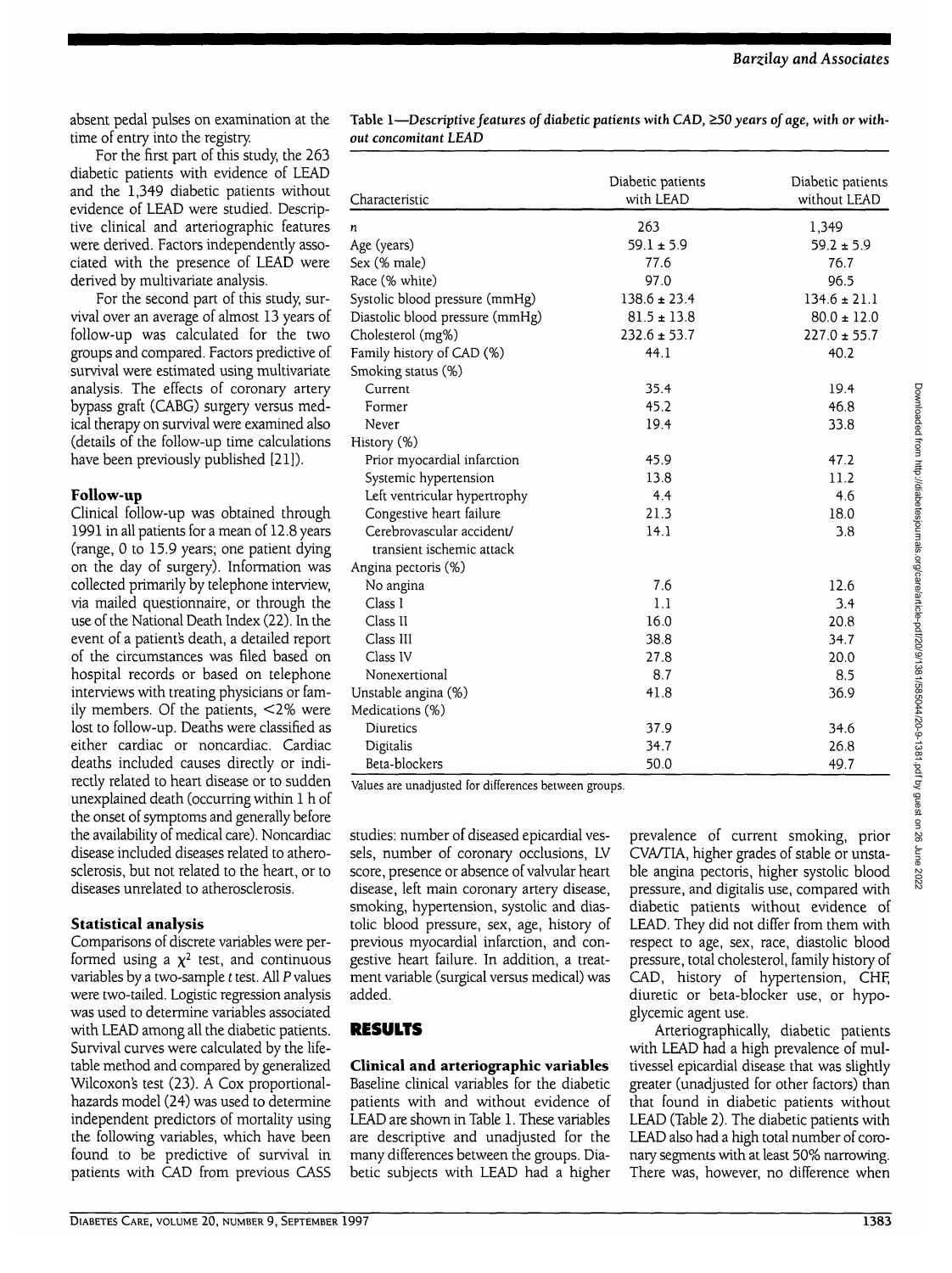| Table 2—Angiographic features of diabetic patients with CAD, ≥50 years of age, with or with- |  |
|----------------------------------------------------------------------------------------------|--|
| out concomitant LEAD                                                                         |  |

| Characteristic                                                  | Diabetic patients<br>with LEAD | Diabetic patients<br>without LEAD |
|-----------------------------------------------------------------|--------------------------------|-----------------------------------|
| n                                                               | 263                            | 1,349                             |
| Number of significantly narrowed<br>coronary arteries (%)       |                                |                                   |
| 0                                                               | 3.8                            | 3.9                               |
| 1                                                               | 12.2                           | 20.0                              |
| $\overline{\mathbf{c}}$                                         | 28.1                           | 25.7                              |
| $\overline{\mathbf{3}}$                                         | 55.9                           | 50.4                              |
| Number of coronary segments with<br>≥50% diameter narrowing (%) |                                |                                   |
| 1                                                               | 4.9                            | 8.8                               |
| $2 - 5$                                                         | 48.7                           | 50.7                              |
| $6 - 10$                                                        | 42.2                           | 36.7                              |
| $11+$                                                           | 4.2                            | 3.8                               |
| Degree of left main coronary artery<br>stenosis $(\%)$          |                                |                                   |
| $<$ 30%                                                         | 80.2                           | 83.7                              |
| 30-49%                                                          | 6.5                            | 4.2                               |
| 50-69%                                                          | 6.5                            | 5.2                               |
| 70-100%                                                         | 6.8                            | 6.9                               |
| Ejection fraction (mean ± SD)<br>LV score (%)                   | $56.2 \pm 17.8$                | $56.2 \pm 16.8$                   |
| 5                                                               | 27.6                           | 30.5                              |
| $6 - 10$                                                        | 37.4                           | 37.2                              |
| $11 - 15$                                                       | 24.1                           | 22.8                              |
| $16+$                                                           | 10.9                           | 9.5                               |

Values are unadjusted for differences between groups.

compared with diabetic patients without LEAD. Likewise, there was no difference between the two groups with regard to the degree of left main coronary artery stenosis, ejection fraction, or LV score.

Factors independently associated with the presence of LEAD among the diabetic patients are listed in Table 3. Cerebrovascular disease, current smoking, elevated systolic blood pressure, high degrees of angina pectoris, and digitalis use were significantly associated with the presence of LEAD. The degree of epicardial coronary disease, the diffuseness of CAD lesions, and indexes of left ventricular dysfunction (ejection fraction and LV score) were not independently associated with the presence of LEAD.

## **Comparison of survival rates**

On follow-up, diabetic patients with LEAD had higher mortality rates than diabetic patients without LEAD: by 37.4% at 5 years (32.7% mortality for those with LEAD vs. 23.8% for those without LEAD), by 29.9% at 10 years (59.1 vs. 45.5%), and by 3.8% at 15 years (77.1 vs. 74.3%) ( $P =$ 0.0012, Wilcoxon's test for equality of survival curves; Fig. 1). Median survival for diabetic patients with LEAD was 8.1 years, compared with 10.9 years for those without LEAD. Cardiac disease accounted for 72.8 and 75.3% of all deaths, respectively, of which 12.5 and 7.3%, respectively, were sudden deaths.

Factors independently predicting mortality are shown in Table 4. For all the diabetic patients, age, multivessel epicardial coronary disease, poor myocardial contractility (the presence of CHF or ventricular wall motion abnormalities), and raised systolic blood pressure or history of hypertension were significantly related to mortality. The type of treatment for CAD was also of significance, with those undergoing CABG surgery having a 33% reduction in mortality, compared with those treated medically. The presence of LEAD was an independent risk factor for mortality, increasing mortality risk by 21%. Sex and smoking were not predictive factors in this model. When each of the diabetic subgroups was analyzed

separately, the same pattern of predictive factors was found to be significant for those with or without evidence of LEAD.

**CONCLUSIONS—** In this study of consecutively enrolled patients with suspected CAD, we found that of those patients  $\geq 50$  years of age with arteriographically documented CAD, 12.9% had diabetes, of whom 16.3% had evidence of LEAD by history or physical examination. Thus, 2.1% of this cohort had both diabetes and LEAD. As the proportion of elderly individuals in the population increases and the number of individuals with adult-onset diabetes grows, it is reasonable to assume that more such patients will come to medical attention and the need for knowledge regarding their disease and treatment will grow.

The diabetic patients with LEAD in this study were found to have high degrees of angina pectoris, smoking, and evidence of cerebrovascular disease, compared with diabetic patients without evidence of LEAD. They were also found to have a high prevalence of multivessel epicardial CAD and a high number of lesions throughout the coronary vasculature. On multivariate analysis, however, the severity and extent of CAD were not found to be independently associated with the presence of LEAD. It was further found that the survival of diabetic patients with LEAD was worse than that of the diabetic patients without LEAD (the majority dying of CAD), even though the risk factors predicting mortality were very similar. This suggests that factors associated with the presence of LEAD, other than the anatomy of the coronary circulation and those factors measured here, may have played a role in determining survival. What these factors were is uncertain. One possibility is impaired coronary vasoregulatory control due to autonomic neuropathy (25) or to the deposition of advanced glycosylation endproducts secondary to prolonged duration of diabetes (26). Adultonset diabetic patients with LEAD are known to have a longer duration of diabetes than diabetic patients without LEAD (27). It is also known that diabetic cardiovascular autonomic neuropathy is associated with sudden death, most probably from arrhythmias (25). Unfortunately, no information is available in the CASS registry to substantiate this supposition. It would, however, help explain the high proportion of sudden deaths occurring among the diabetic patients with LEAD.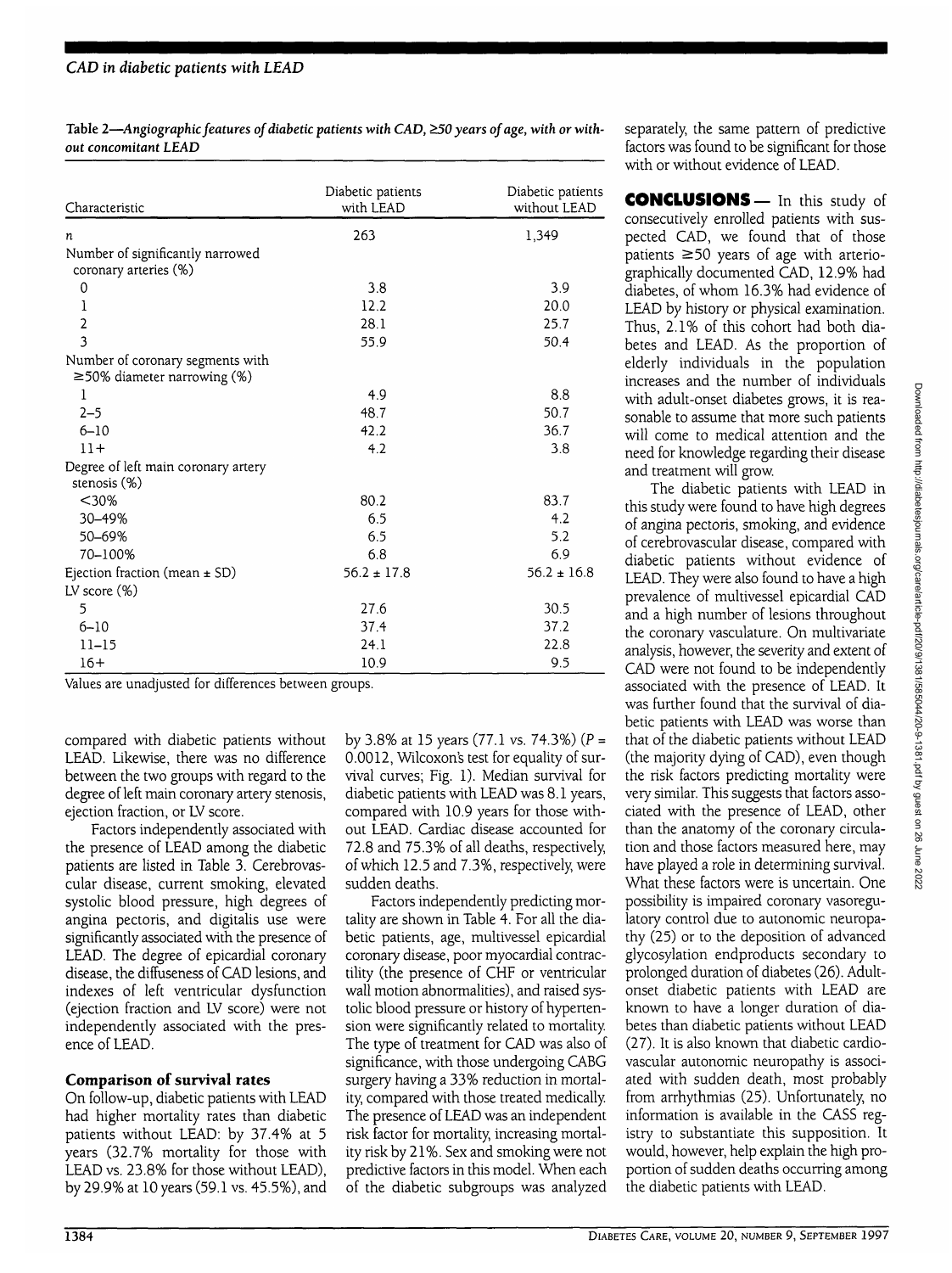| Variable                   | Odds ratio (95% CI) | P value |
|----------------------------|---------------------|---------|
| CVA/TIA (yes vs. no)       | $1.96(1.55 - 2.48)$ | < 0.001 |
| Smoking status             |                     | < 0.001 |
| Nonsmoker                  | 1.00 (reference)    |         |
| Former smoker              | $0.97(0.80 - 1.17)$ |         |
| Current smoker             | $1.92(1.56 - 2.36)$ |         |
| Systolic blood pressure    | $1.05(1.02 - 1.08)$ | 0.003   |
| (per 5 mmHg change)        |                     |         |
| Angina pectoris            |                     | 0.004   |
| No angina                  | 1.00 (reference)    |         |
| Class I                    | $0.39(0.14 - 1.07)$ |         |
| Class II                   | $1.04(0.72 - 1.50)$ |         |
| Class III                  | $1.44(1.06 - 1.95)$ |         |
| Class IV                   | $1.72(1.24 - 2.40)$ |         |
| Unrelated to exertion      | $1.29(0.83 - 2.03)$ |         |
| Digitalis use (yes vs. no) | $1.23(1.16-1.43)$   | 0.005   |

Table 3—*Factors independently associated (logistic regression analysis) with the presence of LEAD in a cohort of diabetic patients with CAD*

It should also be noted that even though there were differences in survival between the diabetic patients with or without LEAD in the first 10 years of follow-up, the overall long-term prognosis for both groups of subjects was poor. Only  $\sim$ 25% of the entire diabetic cohort was alive at 15 years, thereby emphasizing the poor prognosis associated with CAD in diabetic patients in the era of CASS. To our knowledge, this is one of the few studies in which such long-term outcomes for diabetic patients with CAD have been reported.

They are similar to the results reported by Smith et al. (28) from the Duke University Surgery Registry, which tracked diabetic patients for 19 years.

## **Limitations**

Several limitations of this study should be noted. First, the results regarding the efficacy of surgical therapy, compared with medical therapy for CAD, were not based on randomized data. They are therefore open to question and should be interpreted with caution. Ideally, comparisons of outcomes between surgical and medical management of CAD are best done through randomized trials. The cost of such trials, however, is high and patients belonging to narrowly defined subgroups such as ours may not always be available in large enough numbers.

Second, the diagnosis of LEAD was ascertained in part by patient self-report of leg pain provoked by ambulation, being told of having vascular disease in the past, or by examination at the time of entry into the study. Such methods are imprecise and, when compared with more accurate tests (such as echo-doppler or angiography), lead to a high degree of misclassification (especially in diabetic patients [4,29-31]) and to the exclusion of patients who are asymptomatic. As such, some of the patients in this study may actually not have had LEAD, whereas others with true illness were inadvertently excluded. While this is true, the clinical characteristics associated with the present cohort (such as current smoking, elevated systolic blood pressure, and increased prevalence of CVA/TIA) arc similar to those described in other studies of patients with LEAD who were diagnosed by more accurate means (32,33).

Lastly, CASS patients were recruited in the mid-to-late 1970s, at a time that would not reflect the many changes in medical and surgical management of CAD of the current era. In particular, percutaneous transluminal coronary angioplasties (PTCAs) were not available and internal mammary artery (IMA) bypasses were rarely performed dur-

Table 4—*Multivariate analysis (Cox proportional hazards regression) of factors independently predicting mortality in diabetic patients,* >50 *years of age, with or without concomitant LEAD*

|                                                                    | All diabetic patients  | Diabetic patients<br>with LEAD | Diabetic patients<br>without LEAD |
|--------------------------------------------------------------------|------------------------|--------------------------------|-----------------------------------|
| Age (per year)                                                     | $1.04(1.02 - 1.05)$    | $1.03(1.002 - 1.06)$           | $1.04(1.03 - 1.05)$               |
| Number of coronary occlusions (per one segment change, range 1-27) | $1.05(1.02 - 1.08)$    |                                | $1.06(1.02 - 1.09)$               |
| Number of significantly narrowed coronary arteries                 |                        |                                |                                   |
| 0                                                                  | 1.0                    | 1.0                            | 1.0                               |
|                                                                    | $1.58(0.92 - 2.71)$    | $2.69(0.60 - 12.11)$           | $1.38(0.77-2.45)$                 |
|                                                                    | $1.98(1.16-3.39)$      | $4.03(0.95 - 17.04)$           | $1.72(0.97 - 3.06)$               |
|                                                                    | $2.36(1.36-4.09)$      | $6.90(1.64 - 28.97)$           | $1.89(1.05 - 3.41)$               |
| Degree of left main coronary stenosis (%)                          | $1.003(1.001 - 1.005)$ |                                | $1.004(1.001 - 1.007)$            |
| CHF (yes vs. no)                                                   | $1.76(1.49 - 2.07)$    | $1.87(1.25 - 2.80)$            | $1.69(1.41 - 2.02)$               |
| LV wall motion score (per one unit change, range 5-30)             | $1.09(1.07-1.10)$      | $1.06(1.02 - 1.10)$            | $1.09(1.07 - 1.11)$               |
| LEAD (yes vs. no)                                                  | $1.21(1.02 - 1.44)$    |                                |                                   |
| Hypertension (yes vs. no)                                          | $1.19(1.04-1.36)$      |                                | $1.29(1.11-1.49)$                 |
| Systolic blood pressure (per 5 mmHg change)                        | $1.02(1.01-1.04)$      | $1.04(1.01-1.07)$              |                                   |
| Therapy (surgical vs. medical)                                     | $0.67(0.58 - 0.78)$    | $0.77(0.55 - 1.07)$            | $0.65(0.56 - 0.76)$               |
| Valvular heart disease (yes vs. no)                                |                        | $2.67(1.05 - 6.81)$            |                                   |
| Data are hazard ratios (95% CI).                                   |                        |                                |                                   |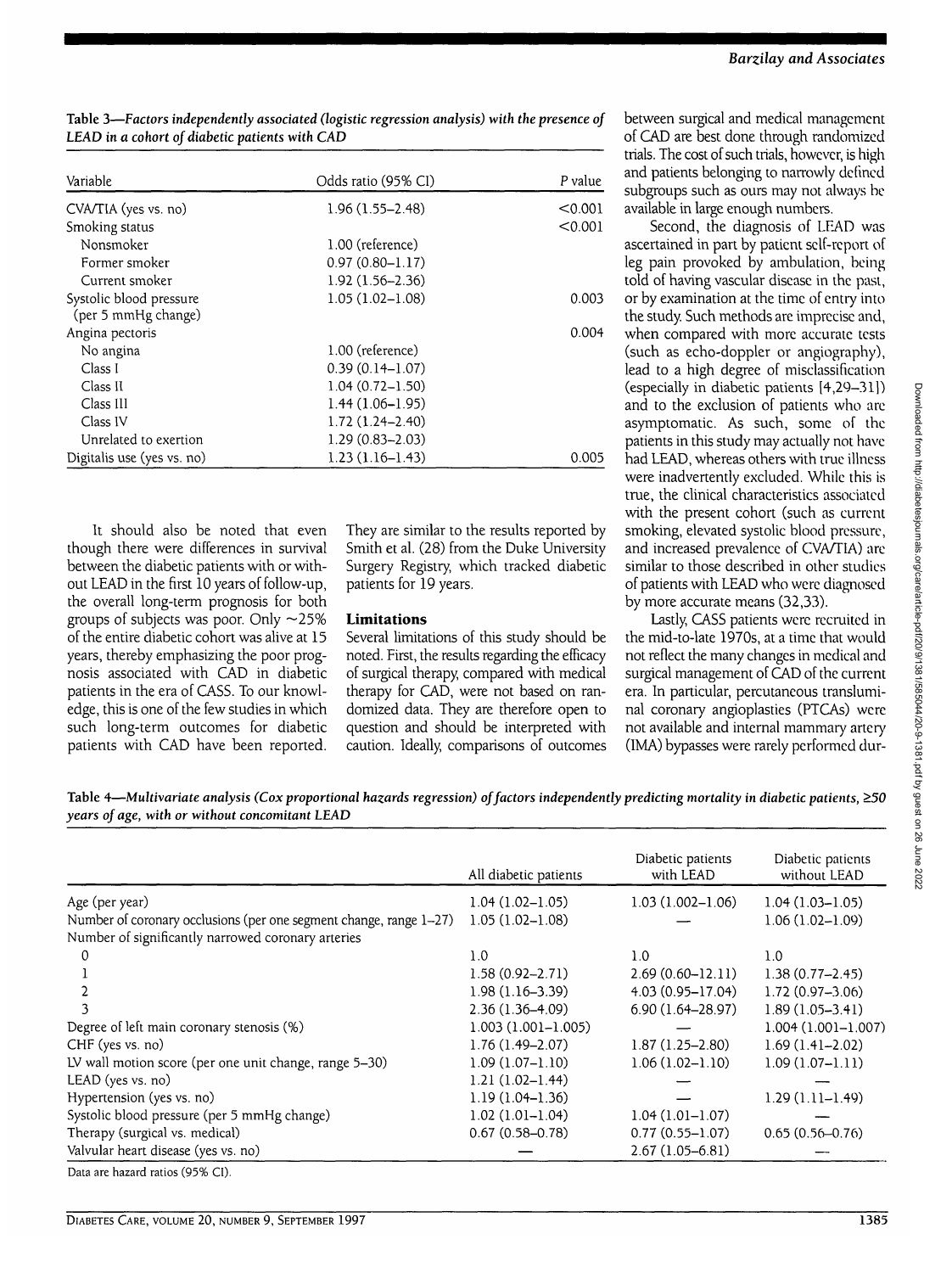*CAD in diabetic patients* **with** *LEAD*



**Figure 1—***Cumulative survival rates for diabetic patients with CAD, with* ( $\bullet$ ) *or without* ( $\bullet$ ) *concomitant LEAD. All patients were ^50 years oj age and members oj the CASS registry.*

ing the study period. Also, newer medications, such as ACE inhibitors, were not available during the early follow-up phase of this study. Given these changes, it is possible that the survival rates of the diabetic patients with or without LEAD may have changed considerably and, hence, that our results are no longer relevant to the current era. While these arguments are true, several arguments, we believe, still make our overall conclusions timely. First, despite the generally wide application of angioplasties in diabetic patients, restenosis rates remain high and their long-term efficacy has not been demonstrated (34). The recently reported Bypass Angioplasty Revascularization Investigation, for example, which compared PTCA with CABG surgery outcomes for CAD in patients from the late 1980s and early 1990s, showed decreased survival with PTCA in diabetic patients (35). Fiveyear survival rates for the diabetic patients treated by CABG in that study (80.6%) were only somewhat better than those of the diabetic patients without LEAD in our study (76.2%) who were treated either surgically or medically (though considerably better than the diabetic patients with LEAD [67.3%]). Second, despite the efficacy of IMA bypasses in improving survival after CABG surgery, their efficacy in improving long-term survival in diabetic patients has not been demonstrated. In the Duke University Surgery Registry (36), for example, which was carried out in the 1980s and in which 67% of the diabetic patients had IMA grafting, the 5-year survival rate for the diabetic patients was  $\sim$ 80%, similar to the 76.2% survival of diabetic patients without LEAD in this study of those treated surgically or medically. At 8 years of follow-up, overall survival among the Duke diabetic patients was  $\sim$  65%, similar to the diabetic patients in CASS without LEAD (63.0%) (though better than the survival in the diabetic patients with LEAD [57.3%]). Whether IMA grafting will provide better long-term survival beyond this period of time, compared with our results, is unknown. Our results, therefore, seem to parallel the results of this more recent study and do not appear to be invalidated by the elapsed time from the inception of CASS. Lastly, our study offers the advantage of prolonged follow-up.

#### **References**

- 1. Jelnes R, Gaardsting O, Hougaard Jensen K, Baekgaard N, Tonnesen KH, Schroeder T: Fate in intermittent claudication: outcome and risk factors. *Br Med]* 293:1137-1140, 1986
- 2. Dormandy J, Mahir M, Ascady G, Belsano F, De Leeuw P, Blombery P, Bousser MG, Clement D, Coffman J, Deutshinoff A: Fate of the patient with chronic leg ischaemia. J

*Cardiovasc Surg* 30:50-57,1989

- 3. McDaniel MD, Cronenwett JL: Basic data related to the natural history of intermittent claudication. Ann Vasc Surg 3:273-277, 1989
- 4. Criqui MH, Langer RN, Fronek A, Feigelson HS, Klauber MR, McCann TJ, Browner D: Mortality over a period of 10 years in patients with peripheral arterial disease. *N Engl] Med* 326:381-386,1992
- 5. Hertzer NR: Fatal myocardial infarction following lower extremity revascularization. Two hundred seventy-three patients followed six to eleven postoperative years. *Ann Surg* 198:667-673, 1980
- 6. Crawford ES, Bomberger RA, Glaeser DH, Saleh SA, Russell WL: Aortoiliac occlusive disease: factors influencing survival and function following reconstructive operation over a twenty-five year period. Surgery 90:1055-1067,1981
- 7. Jamieson WRE, Janusz MT, Miyagishima RT, Gerein AN: Influence of ischemic heart disease on early and late mortality after surgery for peripheral occlusive vascular disease. *Circulation* 66 (Suppl. **I):192—197,** 1982
- 8. Cutler BS: Prevention of cardiac complications in peripheral vascular surgery. *Surg Clin North Am* 66:281-292, 1986
- 9. McCann RL, Clements FM: Silent myocardial ischemia in patients undergoing peripheral vascular surgery: incidence and association with perioperative cardiac morbidity and mortality. J Vase *Surg* 9:583-587, 1989
- 10. Zellner JL, Elliott BM, Robinson JG, Hendrix GH, Spicer KM: Preoperative evaluation of cardiac risk using dobutamine thallium imaging in vascular surgery. *Ann Vase Surg* 4:238-243, 1990
- 11. Gersh BJ, Rihal CS, Rooke TW, Ballard DJ: Evaluation and management of patients with both peripheral vascular and coronary artery disease. J *Am Coll Cardiol* 18:203-214, 1991
- 12. Gordon T, Kannel WB: Predisposition to atherosclerosis in the head, heart, and legs: the Framingham Study. JAMA 221:661-666, 1972
- 13. Kannel WB, McGee DL: Diabetes and cardiovascular disease: the Framingham study. JAMA 241:2035-2038, 1979
- 14. Kannel WB, McGee DL: Update on some epidemiologic features of intermittent claudication: the Framingham Study. J *Am GeriatrSoc* 33:13-18, 1985
- 15. Principal Investigators of CASS and Their Associates: National Heart, Lung, and Blood Institute Coronary Artery Surgery Study. *Circulation* 63 (Suppl. **1):11—181,** 1981
- 16. Campeau 1: Grading of angina pectoris. *Circulation* 54:522-523,1975
- 17. Fisher LD, Judkins MP, Lesperance J, Cameron A, Swaye P, Ryan T, Maynard C,